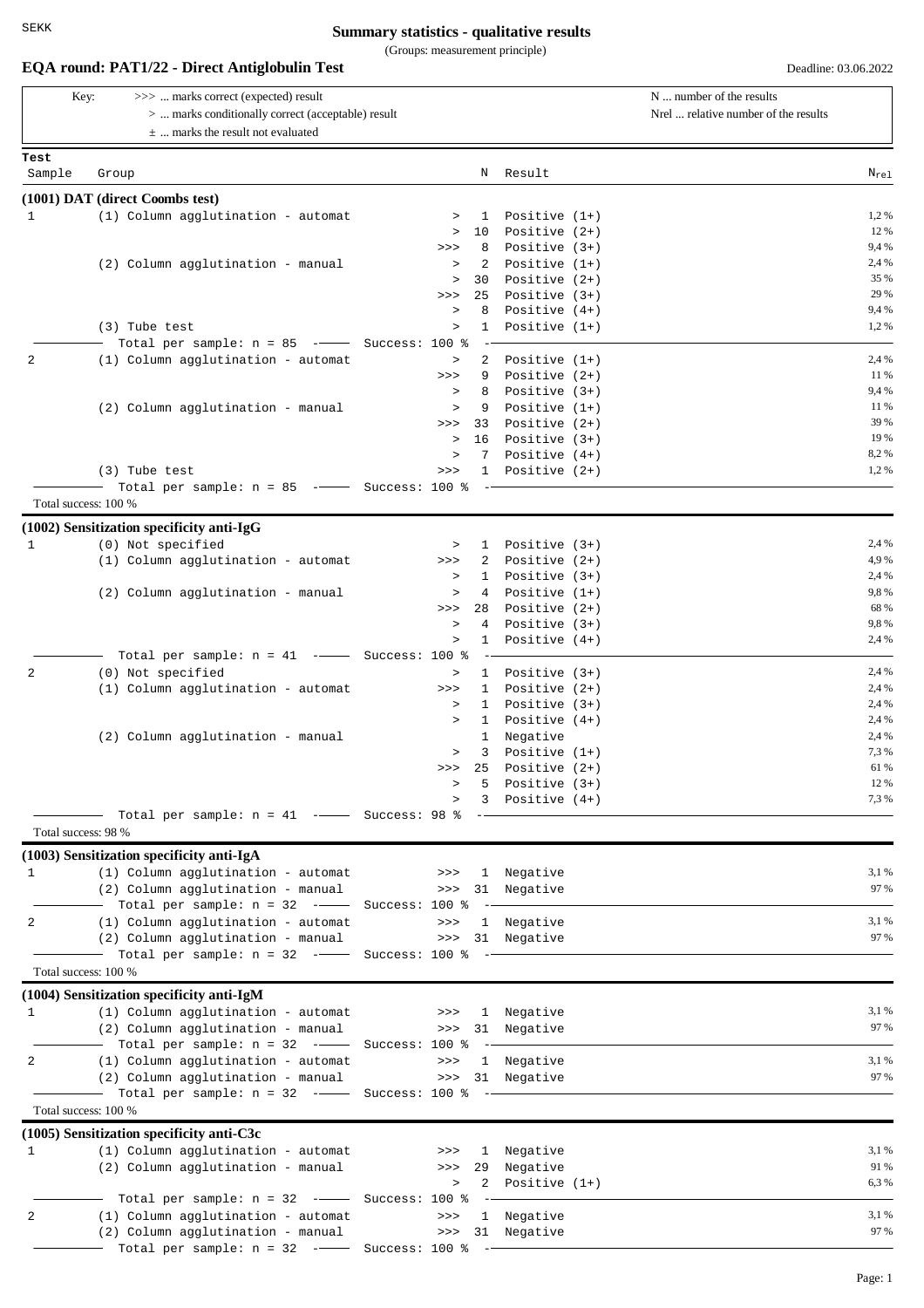(Groups: measurement principle)

# **EQA** round: **PAT1/22 - Direct Antiglobulin Test** Deadline: 03.06.2022

| Test                |                                                                            |                        |                       |                |
|---------------------|----------------------------------------------------------------------------|------------------------|-----------------------|----------------|
| Sample              | Group                                                                      | N                      | Result                | $N_{\rm rel}$  |
|                     | Total success: 100 %                                                       |                        |                       |                |
|                     | (1006) Sensitization specificity anti-C3d                                  |                        |                       |                |
| 1                   | (0) Not specified                                                          | $\, >$<br>$\mathbf{1}$ | Positive $(2+)$       | 2,6 %          |
|                     | (1) Column agglutination - automat                                         | >><br>1                | Positive $(1+)$       | 2,6 %          |
|                     |                                                                            | $\mathbf{1}$<br>$\, >$ | Positive $(2+)$       | 2,6 %          |
|                     | (2) Column agglutination - manual                                          | 4                      | Negative              | 10 %           |
|                     |                                                                            | 29<br>>>               | Positive $(1+)$       | 74 %           |
|                     |                                                                            | 2<br>$\, >$            | Positive $(2+)$       | 5,1 %          |
|                     | (3) Tube test                                                              | $\mathbf{1}$<br>>>     | Positive $(1+)$       | 2,6 %          |
|                     | Total per sample: $n = 39$ -- Success: 90 %                                |                        |                       |                |
| 2                   | (0) Not specified                                                          | >>                     | 1 Negative            | 2,6 %<br>5,1 % |
|                     | (1) Column agglutination - automat<br>(2) Column agglutination - manual    | 2<br>>><br>35<br>>>    | Negative<br>Negative  | 90 %           |
|                     | (3) Tube test                                                              | >>                     | 1 Negative            | 2,6 %          |
|                     | Total per sample: $n = 39$ -- Success: 100 %                               |                        |                       |                |
| Total success: 90 % |                                                                            |                        |                       |                |
|                     |                                                                            |                        |                       |                |
| 1                   | (1008) Col. agglut: Quantif. IgG-DAT<br>(1) Column agglutination - automat |                        |                       | 4,3%           |
|                     | (2) Column agglutination - manual                                          | >><br>1<br>3           | 1:10<br>Negative      | 13 %           |
|                     |                                                                            | 19<br>>>               | 1:10                  | 83 %           |
|                     | Total per sample: $n = 23$ -- Success: 87 %                                |                        |                       |                |
| 2                   | (1) Column agglutination - automat                                         | >>                     | 1 Negative            | 4,3%           |
|                     | (2) Column agglutination - manual                                          | 18<br>>>               | Negative              | 78 %           |
|                     |                                                                            | 4                      | 1:10                  | 17 %           |
|                     | Total per sample: $n = 23$ -- Success: 83 %                                |                        |                       |                |
| Total success: 70 % |                                                                            |                        |                       |                |
|                     | $(1009)$ Col. agglut: Subclass IgG1 1:1                                    |                        |                       |                |
| 1                   | (1) Column agglutination - automat                                         | >>                     | 1 Negative            | 4,3 %          |
|                     | (2) Column agglutination - manual                                          | >>>                    | 22 Negative           | 96 %           |
|                     | Total per sample: $n = 23$ -- Success: 100 %                               |                        |                       |                |
| 2                   | (1) Column agglutination - automat                                         | $>>>$                  | 1 Negative            | 4,3%           |
|                     | (2) Column agglutination - manual                                          | >> 20                  | Negative              | 87 %           |
|                     |                                                                            | 2                      | Positive $(1+)$       | 8,7%           |
|                     | Total per sample: $n = 23$ -- Success: 91 %                                |                        |                       |                |
| Total success: 91 % |                                                                            |                        |                       |                |
|                     | $(1010)$ Col. agglut: Subclass IgG1 1:100                                  |                        |                       |                |
| $\mathbf{1}$        | (1) Column agglutination - automat                                         | >>>                    | 1 Negative            | 4,3 %          |
|                     | (2) Column agglutination - manual                                          |                        | >>> 22 Negative       | 96 %           |
|                     |                                                                            |                        |                       |                |
| 2                   | (1) Column agglutination - automat                                         | >>>                    | 1 Negative            | 4,3 %          |
|                     | (2) Column agglutination - manual                                          | >>>                    | 22 Negative           | 96 %           |
|                     | Total per sample: $n = 23$ -- Success: 100 %                               |                        |                       |                |
|                     | Total success: 100 %                                                       |                        |                       |                |
|                     | $(1011)$ Col. agglut: Subclass IgG3 1:1                                    |                        |                       |                |
| 1                   | (1) Column agglutination - automat                                         | >>                     | 1 Negative            | 4,3 %          |
|                     | (2) Column agglutination - manual                                          |                        | >>> 22 Negative       | 96 %           |
|                     | $-$ Total per sample: n = 23 - $-$ Success: 100 %                          | $ -$                   |                       |                |
| 2                   | (1) Column agglutination - automat                                         | $>>>$                  | 1 Negative            | 4,3%           |
|                     | (2) Column agglutination - manual                                          |                        | >>> 22 Negative       | 96 %           |
|                     | - Total per sample: $n = 23$ -- Success: 100 %<br>Total success: 100 %     |                        |                       |                |
|                     |                                                                            |                        |                       |                |
|                     | $(1012)$ Col. agglut: Subclass IgG3 1:100                                  |                        |                       |                |
| $\mathbf{1}$        | (1) Column agglutination - automat                                         | >>>                    | 1 Negative            | 4,3 %          |
|                     | (2) Column agglutination - manual                                          |                        | >>> 22 Negative       | 96 %           |
|                     | Total per sample: $n = 23$ -- Success: 100 %                               | $\rightarrow$          |                       |                |
| 2                   | (1) Column agglutination - automat                                         | $>>>$                  | 1 Negative            | 4,3%           |
|                     | (2) Column agglutination - manual                                          |                        | >>> 22 Negative       | 96 %           |
|                     | Total per sample: $n = 23$ -- Success: 100 %                               |                        |                       |                |
|                     | Total success: 100 %                                                       |                        |                       |                |
|                     | (1019) AB0 blood group                                                     |                        |                       |                |
| 1                   | (1) Column agglutination - automat                                         | >>>                    | 14 Blood group: 0     | 25 %           |
|                     | (2) Column agglutination - manual                                          | 21<br>>>               | Blood group: 0        | 38 %           |
|                     | (3) Tube test                                                              | 19<br>>>               | Blood group: 0        | 34 %           |
|                     | (4) Solid phase                                                            | $\mathbf{1}$<br>>>     | Blood group: 0        | 1,8%           |
|                     | (99) Another measurement principle                                         | $\mathbf{1}$<br>$>>>$  | Blood group: 0        | 1,8%           |
|                     | Total per sample: $n = 56$ -- Success: 100 %                               |                        |                       |                |
| 2                   | (1) Column agglutination - automat                                         |                        | >>> 14 Blood group: A | 25 %           |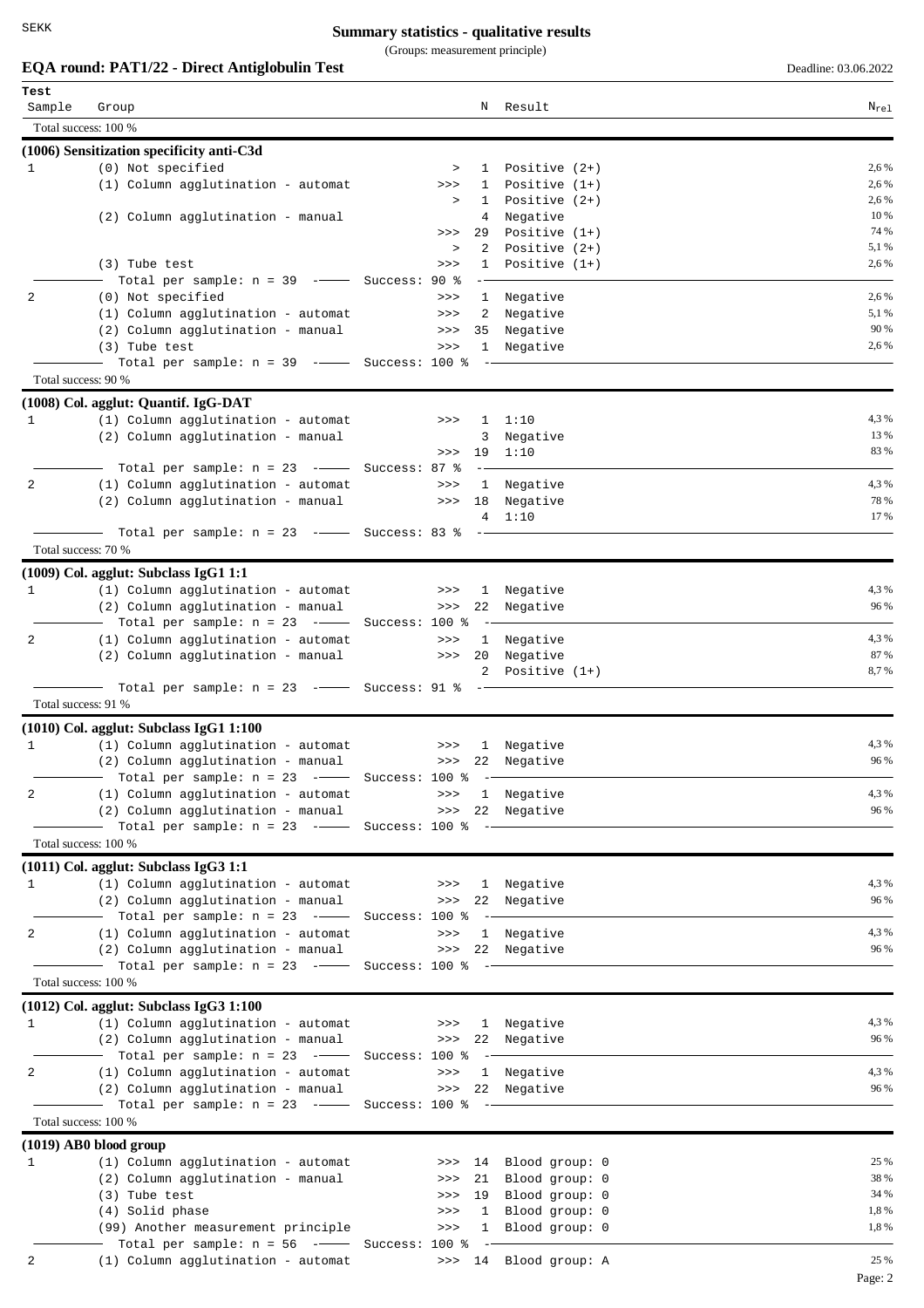SEKK

### **Summary statistics - qualitative results**

(Groups: measurement principle)

|                          | EQA round: PAT1/22 - Direct Antiglobulin Test                                      |                           |                        | Deadline: 03.06.2022 |
|--------------------------|------------------------------------------------------------------------------------|---------------------------|------------------------|----------------------|
| Test<br>Sample           | Group                                                                              | N                         | Result                 | $N_{re1}$            |
|                          |                                                                                    |                           |                        |                      |
| 2                        | (2) Column agglutination - manual                                                  | 21<br>>>>                 | Blood group: A         | 38 %                 |
|                          | (3) Tube test                                                                      | 19<br>>>                  | Blood group: A         | 34 %                 |
|                          | (4) Solid phase                                                                    | >><br>1                   | Blood group: A         | 1,8%                 |
|                          | (99) Another measurement principle                                                 | >>                        | Blood group: A<br>1    | 1,8%                 |
|                          | Total per sample: $n = 56$ -- Success: 100 %                                       |                           |                        |                      |
|                          | Total success: 100 %                                                               |                           |                        |                      |
| $(1020)$ Rh D antigen    |                                                                                    |                           |                        |                      |
| 1                        | $(1)$ Column agglutination - automat                                               |                           | >>> 14 Positive (RhD+) | 25 %                 |
|                          | (2) Column agglutination - manual                                                  | 21<br>>>                  | Positive (RhD+)        | 38 %                 |
|                          | (3) Tube test                                                                      | 20<br>>>                  | Positive (RhD+)        | 36 %                 |
|                          | (99) Another measurement principle<br>Total per sample: $n = 56$ -- Success: 100 % | $\mathbf{1}$<br>>><br>$-$ | Positive (RhD+)        | 1,8%                 |
| 2                        | (1) Column agglutination - automat                                                 | >>                        | 14 Positive (RhD+)     | 25 %                 |
|                          | (2) Column agglutination - manual                                                  | 21<br>>>                  | Positive (RhD+)        | 38 %                 |
|                          | (3) Tube test                                                                      | 20<br>>>                  | Positive (RhD+)        | 36 %                 |
|                          | (99) Another measurement principle                                                 | $>>>$                     | Positive (RhD+)<br>1   | 1,8%                 |
|                          | Total per sample: $n = 56$ -- Success: 100 %                                       |                           |                        |                      |
|                          | Total success: 100 %                                                               |                           |                        |                      |
| $(1021)$ Antigen C       |                                                                                    |                           |                        |                      |
| 1                        | (1) Column agglutination - automat                                                 | 8<br>>>                   | Positive               | 17 %                 |
|                          | (2) Column agglutination - manual                                                  | 25<br>>>                  | Positive               | 54 %<br>24 %         |
|                          | (3) Tube test                                                                      | 11<br>>><br>1             | Positive<br>Positive   | 2,2 %                |
|                          | (4) Solid phase<br>(99) Another measurement principle                              | >><br>$\mathbf 1$<br>>>   | Positive               | 2,2 %                |
|                          | Total per sample: $n = 46$ -- Success: 100 %                                       |                           |                        |                      |
| 2                        | (1) Column agglutination - automat                                                 | 8<br>>>                   | Positive               | 17 %                 |
|                          | (2) Column agglutination - manual                                                  | 25<br>>>                  | Positive               | 54 %                 |
|                          | (3) Tube test                                                                      | 11<br>>>                  | Positive               | 24 %                 |
|                          | (4) Solid phase                                                                    | $\mathbf{1}$<br>>>        | Positive               | 2,2 %                |
|                          | (99) Another measurement principle                                                 | >>                        | Positive<br>1          | 2,2 %                |
|                          | Total per sample: $n = 46$ -- Success: 100 %                                       |                           |                        |                      |
|                          | Total success: 100 %                                                               |                           |                        |                      |
| $(1022)$ Antigen c       |                                                                                    |                           |                        | 17 %                 |
| 1                        | (1) Column agglutination - automat                                                 | 8<br>>><br>25             | Positive<br>Positive   | 54 %                 |
|                          | (2) Column agglutination - manual<br>(3) Tube test                                 | >><br>11<br>>>            | Positive               | 24 %                 |
|                          | (4) Solid phase                                                                    | 1<br>>>                   | Positive               | 2,2%                 |
|                          | (99) Another measurement principle                                                 | >><br>1                   | Positive               | 2,2%                 |
|                          | Total per sample: $n = 46$ --                                                      | Success: 100 %            |                        |                      |
| 2                        | (1) Column agglutination - automat                                                 | 8<br>>>                   | Positive               | 17 %                 |
|                          | (2) Column agglutination - manual                                                  | 25<br>>>                  | Positive               | 54 %                 |
|                          | (3) Tube test                                                                      | 11<br>>>                  | Positive               | 24 %                 |
|                          | (4) Solid phase                                                                    | 1<br>>>                   | Positive               | 2,2 %                |
|                          | (99) Another measurement principle                                                 | $\mathbf{1}$<br>>>        | Positive               | 2,2%                 |
|                          | Total per sample: $n = 46$ -- Success: 100 %                                       |                           |                        |                      |
|                          | Total success: 100 %                                                               |                           |                        |                      |
| $(1023)$ Antigen Cw<br>1 | (1) Column agglutination - automat                                                 | $>>>$<br>4                | Negative               | 10 %                 |
|                          | (2) Column agglutination - manual                                                  | 20<br>>>                  | Negative               | 51 %                 |
|                          | (3) Tube test                                                                      | 13<br>>>                  | Negative               | 33 %                 |
|                          | (4) Solid phase                                                                    | 1<br>>>                   | Negative               | 2,6 %                |
|                          | (99) Another measurement principle                                                 | 1<br>>>                   | Negative               | 2,6 %                |
|                          | Total per sample: $n = 39$ -                                                       | Success: 100 %            |                        |                      |
| 2                        | (1) Column agglutination - automat                                                 | >><br>4                   | Negative               | 10 %                 |
|                          | (2) Column agglutination - manual                                                  | 20<br>>>                  | Negative               | 51 %                 |
|                          | (3) Tube test                                                                      | 13<br>>>                  | Negative               | 33 %                 |
|                          | (4) Solid phase                                                                    | $\mathbf{1}$<br>>>        | Negative               | 2,6 %                |
|                          | (99) Another measurement principle<br>Total per sample: $n = 39$ -- Success: 100 % | $>>>$<br>$\mathbf{1}$     | Negative               | 2,6 %                |
|                          | Total success: 100 %                                                               |                           |                        |                      |
| $(1024)$ Antigen E       |                                                                                    |                           |                        |                      |
| 1                        | (1) Column agglutination - automat                                                 | 8<br>>>                   | Negative               | 17 %                 |
|                          | (2) Column agglutination - manual                                                  | 25<br>>>                  | Negative               | 53 %                 |
|                          | (3) Tube test                                                                      | 12<br>>>                  | Negative               | 26 %                 |
|                          | (4) Solid phase                                                                    | 1<br>>>                   | Negative               | 2,1 %                |
|                          | (99) Another measurement principle                                                 | $\mathbf{1}$<br>$>>>$     | Negative               | 2,1 %                |

Page: 3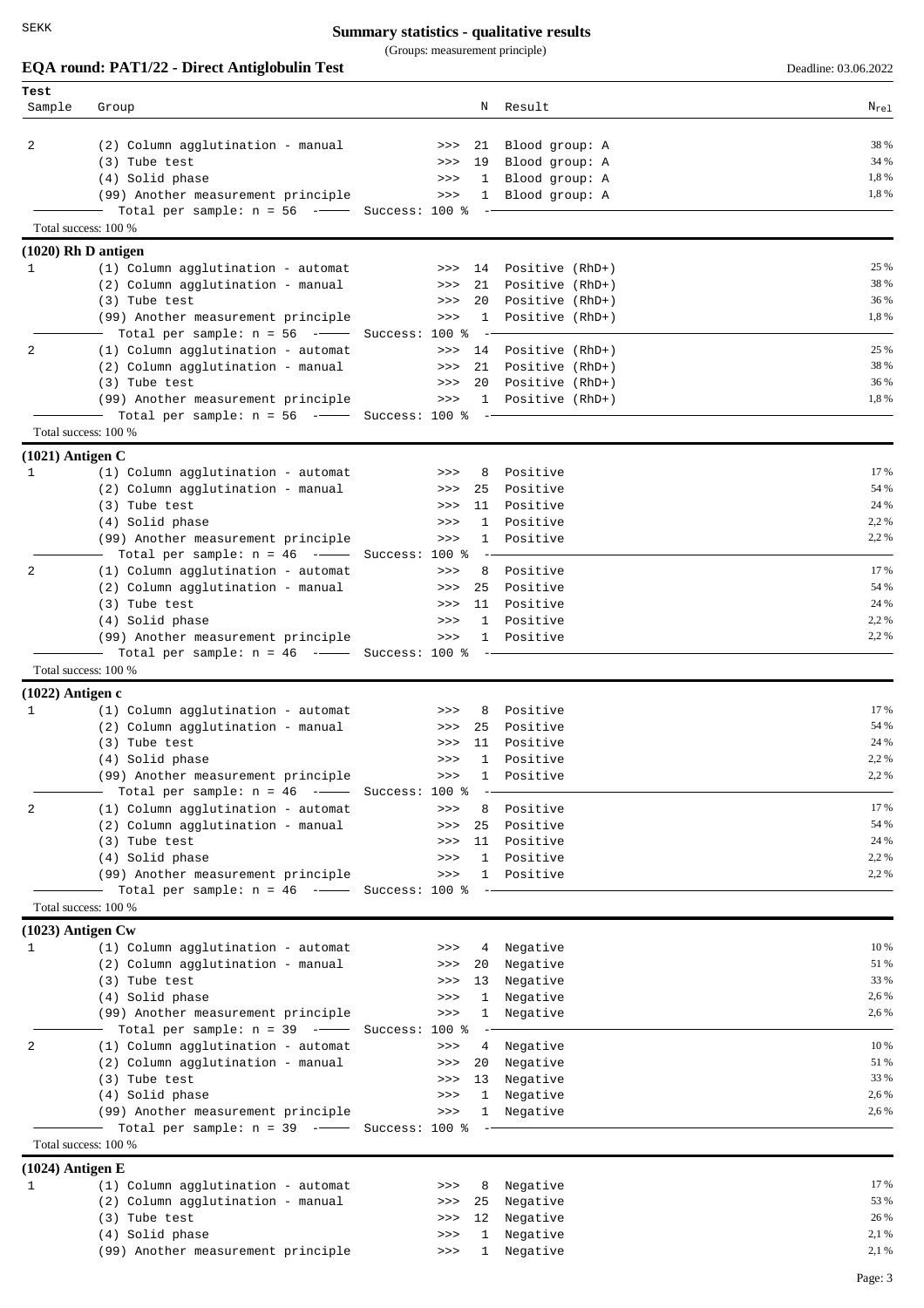(Groups: measurement principle)

**EQA** round: **PAT1/22 - Direct Antiglobulin Test** Deadline: 03.06.2022

| Test               |                                                                      |                |                      |                               |              |
|--------------------|----------------------------------------------------------------------|----------------|----------------------|-------------------------------|--------------|
| Sample             | Group                                                                |                | N                    | Result                        | $N_{re1}$    |
|                    | Total per sample: $n = 47$ -- Success: 100 %                         |                |                      |                               |              |
| 2                  | (1) Column agglutination - automat                                   |                | $>>>$<br>8           | Negative                      | 17 %<br>53 % |
|                    | (2) Column agglutination - manual<br>(3) Tube test                   |                | 25<br>>><br>12<br>>> | Negative<br>Negative          | 26 %         |
|                    | (4) Solid phase                                                      |                | 1<br>>>              | Negative                      | 2,1 %        |
|                    | (99) Another measurement principle                                   |                | >><br>$\mathbf{1}$   | Negative                      | 2,1 %        |
|                    | Total per sample: $n = 47$ -- Success: 100 %                         |                |                      |                               |              |
|                    | Total success: 100 %                                                 |                |                      |                               |              |
| $(1025)$ Antigen e |                                                                      |                |                      |                               |              |
| 1                  | (1) Column agglutination - automat                                   |                | 8<br>>>              | Positive                      | 17 %         |
|                    | (2) Column agglutination - manual                                    |                | 25<br>>>>            | Positive                      | 54 %         |
|                    | (3) Tube test                                                        |                | 11<br>>>             | Positive                      | 24 %         |
|                    | (4) Solid phase                                                      |                | 1<br>>>              | Positive                      | 2,2 %        |
|                    | (99) Another measurement principle                                   |                | 1<br>>>>             | Positive                      | 2,2%         |
|                    | Total per sample: $n = 46$ -                                         | Success: 100 % |                      |                               |              |
| 2                  | (1) Column agglutination - automat                                   |                | 8<br>>>              | Positive                      | 17 %<br>54 % |
|                    | (2) Column agglutination - manual<br>(3) Tube test                   |                | 25<br>>><br>11<br>>> | Positive<br>Positive          | 24 %         |
|                    | (4) Solid phase                                                      |                | $\mathbf{1}$<br>>>   | Positive                      | 2,2 %        |
|                    | (99) Another measurement principle                                   |                | $\mathbf{1}$<br>>>   | Positive                      | 2,2%         |
|                    | Total per sample: $n = 46$ -- Success: 100 %                         |                |                      |                               |              |
|                    | Total success: 100 %                                                 |                |                      |                               |              |
| $(1026)$ Antigen K |                                                                      |                |                      |                               |              |
| 1                  | (1) Column agglutination - automat                                   |                | 8<br>>>              | Negative                      | 17 %         |
|                    | (2) Column agglutination - manual                                    |                | 26<br>>>>            | Negative                      | 54 %         |
|                    | (3) Tube test                                                        |                | 12<br>>>>            | Negative                      | 25 %         |
|                    | (4) Solid phase                                                      |                | 1<br>>>>             | Negative                      | 2,1 %        |
|                    | (99) Another measurement principle                                   |                | 1<br>>>>             | Negative                      | 2,1 %        |
|                    | Total per sample: $n = 48$ -                                         | Success: 100 % |                      |                               |              |
| 2                  | (1) Column agglutination - automat                                   |                | 8<br>>>>             | Negative                      | 17 %         |
|                    | (2) Column agglutination - manual                                    |                | 26<br>>>>            | Negative                      | 54 %<br>25 % |
|                    | (3) Tube test<br>(4) Solid phase                                     |                | 12<br>>><br>>><br>1  | Negative<br>Negative          | 2,1 %        |
|                    | (99) Another measurement principle                                   |                | 1<br>>>>             | Negative                      | 2,1 %        |
|                    | Total per sample: $n = 48$ -- Success: 100 %                         |                |                      |                               |              |
|                    | Total success: 100 %                                                 |                |                      |                               |              |
| $(1027)$ Antigen k |                                                                      |                |                      |                               |              |
| 1                  | (1) Column agglutination - automat                                   |                | >>                   | 1 Positive                    | 3,7 %        |
|                    | (2) Column agglutination - manual                                    |                | >>>                  | 8 Positive                    | 30 %         |
|                    | (3) Tube test                                                        |                |                      | >>> 18 Positive               | 67 %         |
|                    | - Total per sample: n = 27 ------ Success: 100 %                     |                |                      |                               |              |
| 2                  | (1) Column agglutination - automat                                   |                | >>>                  | 1 Positive                    | 3,7%         |
|                    | (2) Column agglutination - manual                                    |                | >>                   | 8 Positive                    | 30 %         |
|                    | (3) Tube test                                                        |                |                      | >>> 18 Positive               | 67 %         |
|                    | Total per sample: $n = 27$ - Success: 100 % -                        |                |                      |                               |              |
|                    | Total success: 100 %                                                 |                |                      |                               |              |
| $(1028)$ Antigen M |                                                                      |                |                      |                               | 28 %         |
| 1                  | (2) Column agglutination - manual                                    |                |                      | >>> 7 Positive                | 72 %         |
|                    | (3) Tube test<br>$-$ Total per sample: $n = 25$ - $-$ Success: 100 % |                |                      | >>> 18 Positive               |              |
| 2                  | (2) Column agglutination - manual                                    |                | >>>                  | 7 Positive                    | 28 %         |
|                    | (3) Tube test                                                        |                |                      | >>> 18 Positive               | 72 %         |
|                    |                                                                      |                |                      |                               |              |
|                    | Total success: 100 %                                                 |                |                      |                               |              |
| $(1029)$ Antigen N |                                                                      |                |                      |                               |              |
| 1                  | (2) Column agglutination - manual                                    |                | >>>                  | 7 Positive                    | 30 %         |
|                    | (3) Tube test                                                        |                |                      | >>> 16 Positive               | 70 %         |
|                    | $-$ Total per sample: n = 23 - $-$ Success: 100 %                    |                |                      |                               |              |
| 2                  | (2) Column agglutination - manual                                    |                |                      | >>> 7 Negative                | 30 %         |
|                    | (3) Tube test                                                        |                |                      | >>> 16 Negative               | 70 %         |
|                    |                                                                      |                |                      |                               |              |
|                    | Total success: 100 %                                                 |                |                      |                               |              |
| $(1030)$ Antigen S |                                                                      |                |                      |                               |              |
| 1                  | (2) Column agglutination - manual                                    |                | >>>                  | 5 Positive                    | 19 %<br>77 % |
|                    | (3) Tube test<br>(99) Another measurement principle                  |                | >>                   | >>> 20 Positive<br>1 Positive | 3,8%         |
|                    | Total per sample: $n = 26$ -- Success: 100 % -                       |                |                      |                               |              |
|                    |                                                                      |                |                      |                               |              |